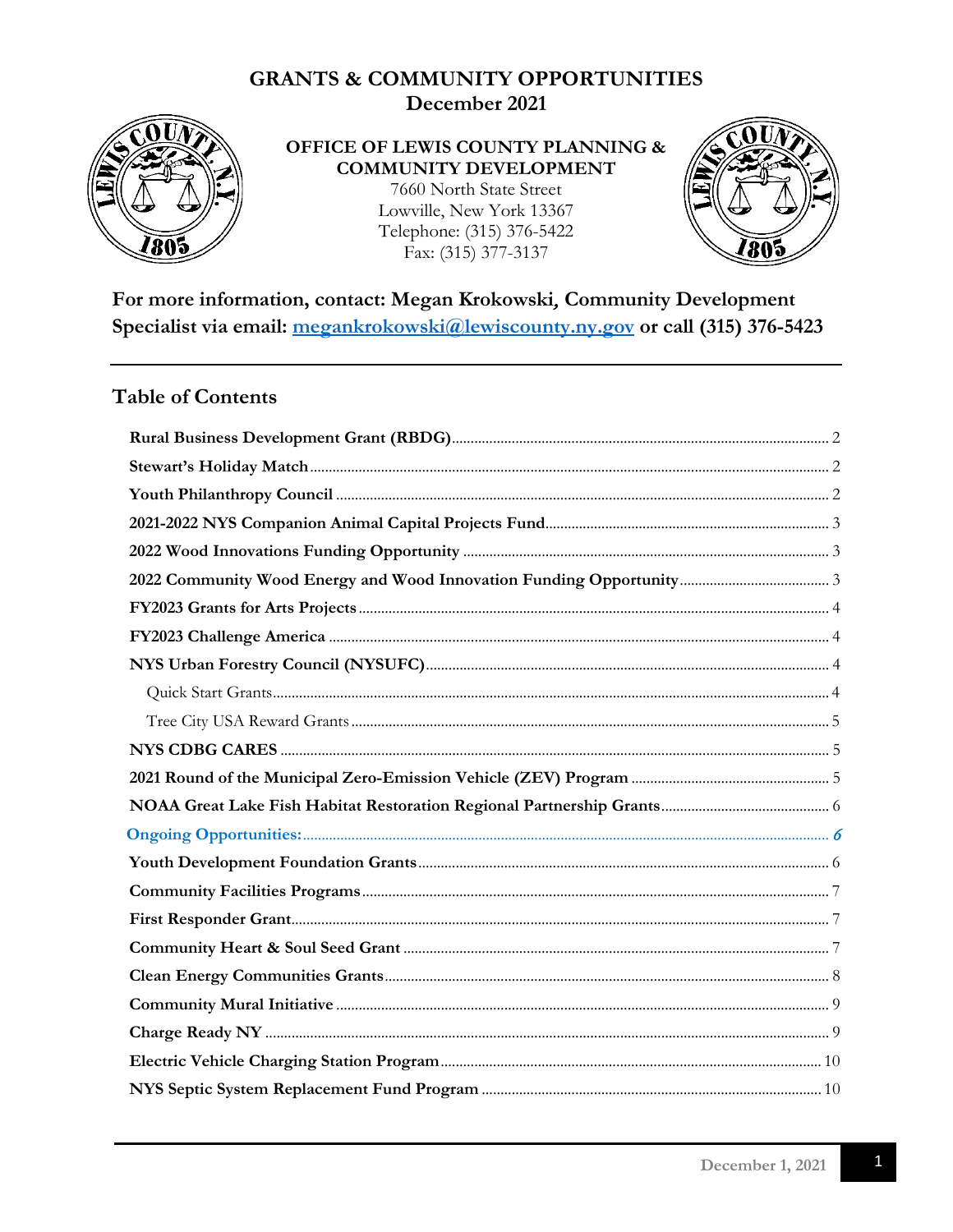## **New Opportunities:**

# **USDA**

## <span id="page-1-0"></span>**[Rural Business Development Grant \(RBDG\)](https://www.grants.gov/web/grants/search-grants.html)**

**Description**: This program is designed to provide technical assistance and training for small rural businesses (businesses that have fewer than 50 new workers and less than \$1 million in gross revenue). The purpose of the program is to promote economic development and job creation projects through the awarding of grant funds to eligible entities. Applicants will compete in two separate categories, business opportunity grants and business enterprise grants, for use in funding various business and community projects that serve rural areas.

### **Deadline**: **February 28, 2022**

Find additional information by searching for Funding Opportunity Number RDBCP-RBDG-2022 on [www.grants.gov](http://www.grants.gov/)

## **Stewarts**

## <span id="page-1-1"></span>**[Stewart's Holiday Match](https://www.stewartsshops.com/holiday-match/holiday-match-overview/)**

**Description:** The 35th Annual Stewart's Holiday Match campaign runs through Christmas Day at local shop locations statewide. Groups applying must be locally based, benefit children under 18, and be a qualified, charitable 501c3 organization.

### **Deadline: January 31, 2022**

Find additional information online at: <https://www.stewartsshops.com/holiday-match/holiday-match-overview/>

# **Northern New York Community Foundation**

## <span id="page-1-2"></span>**[Youth Philanthropy Council](https://www.nnycf.org/)**

The Northern New York Community Foundation's Youth Philanthropy Council is seeking grant requests from 501(c)(3) nonprofit organizations of all types for programs, projects or initiatives that strengthen the quality of life in Jefferson, Lewis and St. Lawrence counties. The council will evaluate each proposal for up to \$20,000 in available grant funding. The application can be completed online through the foundation's Grant Lifecycle Manager portal at [www.nnycf.org/grants](http://www.nnycf.org/grants)

Organizations wishing to learn more about the available grant funding may contact Kraig Everard, Director of Stewardship and Programs, at  $\frac{\text{kraig}(a)$ nnycf.org or (315) 782-7110

## **Deadline: Extended to January 14, 2022**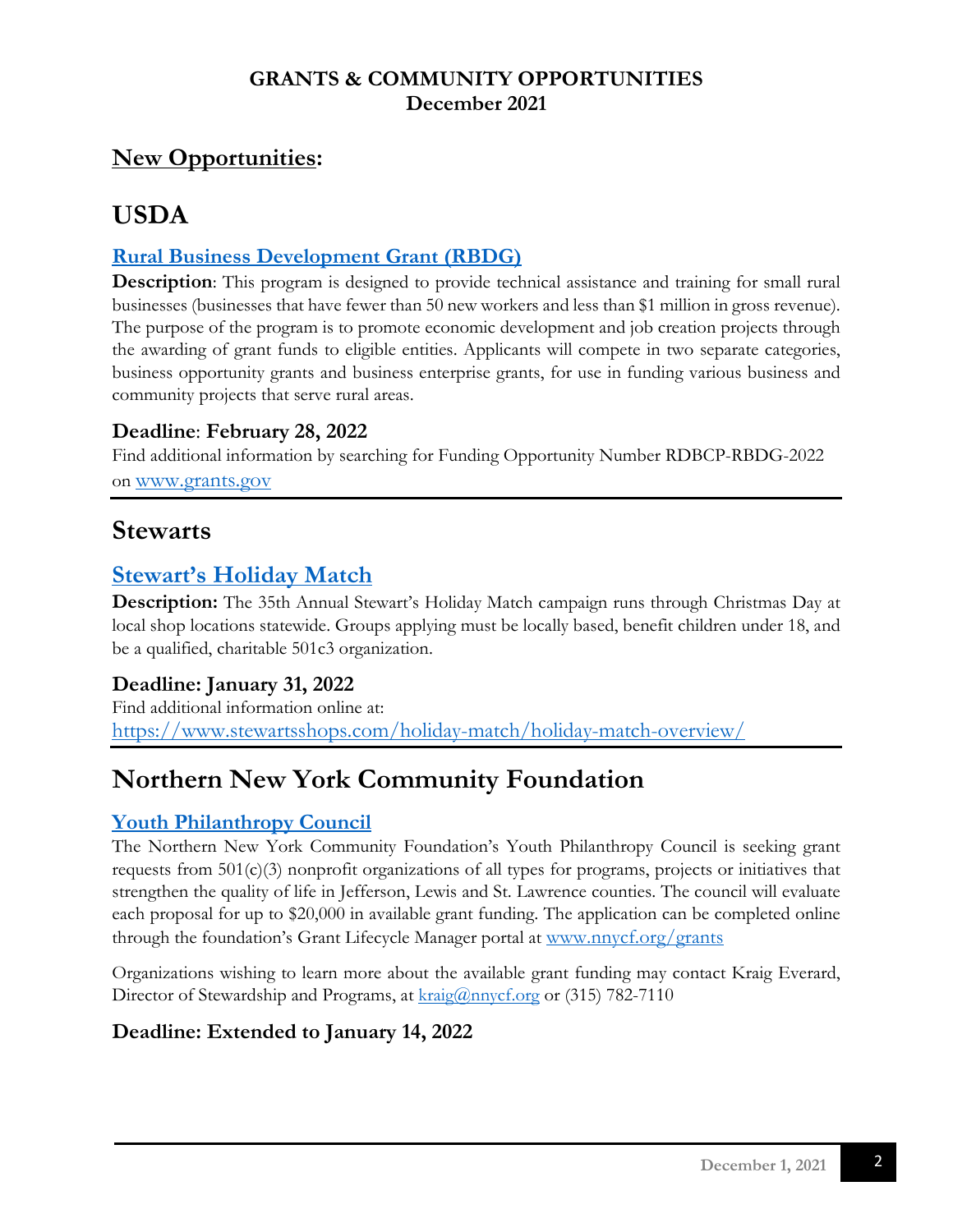# **NYS Department of Ag & Markets**

#### <span id="page-2-0"></span>**[2021-2022 NYS Companion Animal Capital Projects Fund](http://nysapf.org/wp-content/uploads/2021/11/CACF-RFP-for-shelters-without-municipal-contracts.pdf)**

**Description**: The New York State Department of Agriculture and Markets invites eligible municipal and incorporated not-for-profit pounds, shelters and humane societies to submit proposals for funding consideration from the Companion Animal Capital Projects Fund. Grant funds are available for the costs of capital projects, including construction, renovation, rehabilitation, installation, acquisition or expansion of buildings, equipment, or facilities necessary for the secure containment, health, and adequate care of sheltered dogs and cats.

### **Deadline: January 25, 2022**

Find additional information on the RFP posted here: <http://nysapf.org/wp-content/uploads/2021/11/CACF-RFP-for-shelters-without-municipal-contracts.pdf>

# **U.S. Department of Agriculture – Forest Service**

## <span id="page-2-1"></span>**[2022 Wood Innovations Funding Opportunity](https://www.grants.gov/web/grants/search-grants.html?keywords=wood%20innovations)**

**Description**: The USDA Forest Service has announced up to \$8 million in funding to support projects that will substantially expand and accelerate wood products and wood energy markets throughout the United States to support forest management needs on National Forest System and other forest lands. Eligible applicants are for-profit entities; state, local, and tribal governments; school districts; community, not-for-profit organizations; institutions of higher education; and special purpose districts (e.g., public utilities districts, fire districts, conservation districts, and ports).

### **Deadline: January 19, 2022**

Find additional information on this funding at [www.grants.gov](http://www.grants.gov/) by searching for Funding Opportunity Number: USDA-FS-WOOD-INNOVATIONS-2022

# **U.S. Department of Agriculture – Forest Service**

### <span id="page-2-2"></span>**2022 Community Wood Energy and Wood Innovation Funding Opportunity**

**Description**: The USDA Forest Service is announcing up to \$5 million in funding to install a thermally led community wood energy system or build an innovative wood product facility. The grants awarded under this announcement are intended to support forest health and stimulate local economies by expanding renewable wood energy use and innovative wood products manufacturing capacity. Eligible applicants are non-profits; local, state, and tribal governments; businesses, companies, corporations (for profit); institutions of higher education; and special purpose districts (public utility districts, fire districts, conservation districts, school districts, and ports.)

### **Deadline: January 19, 2022**

Find additional information on this funding at [www.grants.gov](http://www.grants.gov/) by searching for: Funding Opportunity Number: USDA-FS-COMMUNITY-WOOD-2022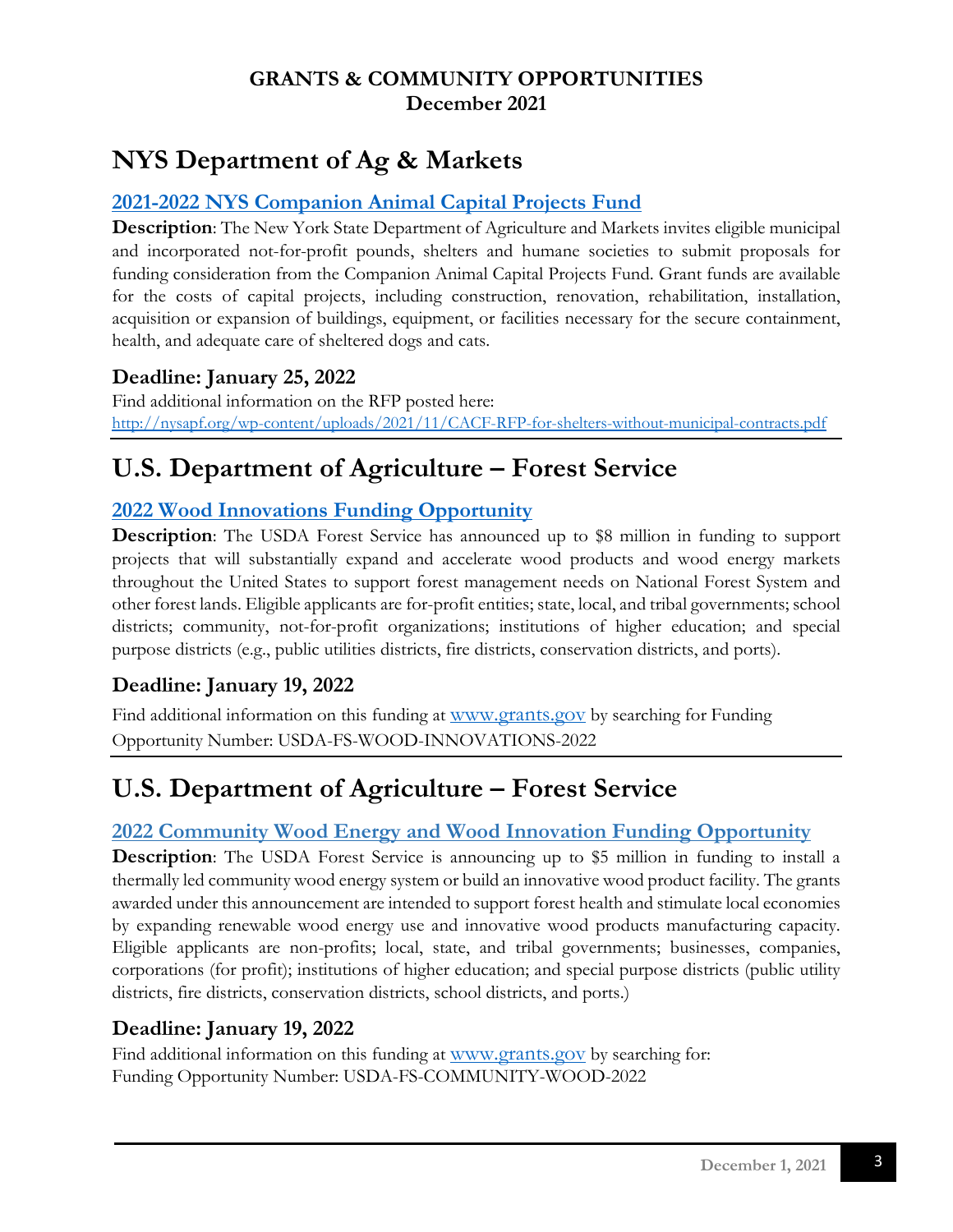# **National Endowment for the Arts (NEA)**

## <span id="page-3-0"></span>**[FY2023 Grants for Arts Projects](https://www.arts.gov/grants/grants-for-arts-projects)**

**Description**: Grants for Arts Projects is our principal grants program for organizations based in the United States. Through project-based funding, the program supports public engagement with, and access to, various forms of art across the nation, the creation of art, learning in the arts at all stages of life, and the integration of the arts into the fabric of community life. Applicants may request cost share/matching grants ranging from \$10,000 to \$100,000. Designated local arts agencies eligible to subgrant may request from \$10,000 to \$150,000 for sub-granting programs in the Local Arts Agencies discipline**.** A minimum cost share/match equal to the grant amount is required.

**Deadline:** There are two rounds in 2022; **Deadlines** are: **February 10, 2022** and **July 7, 2022** Find additional information at: <https://www.arts.gov/grants/grants-for-arts-projects>

# **National Endowment for the Arts (NEA)**

## <span id="page-3-1"></span>**[FY2023 Challenge America](https://www.arts.gov/grants/challenge-america)**

**Description:** Challenge America offers support primarily to small organizations for projects in all artistic disciplines that extend the reach of the arts to populations that are underserved. Challenge America features an abbreviated application, a robust structure of technical assistance, and grants for a set amount of \$10,000. Grants require a cost share/match of \$10,000 consisting of cash and/or inkind contributions. Total project costs must be at least \$20,000 or greater.

This category is an entry point for organizations seeking NEA funding.

#### **Deadline: April 21, 2022**

Find additional information at:<https://www.arts.gov/grants/challenge-america>

# <span id="page-3-2"></span>**[NYS Urban Forestry Council \(NYSUFC\)](https://nysufc.org/grants/)**

#### <span id="page-3-3"></span>**Quick Start Grants**

**Description:** Through U.S. Forest Service funding, the NYSUFC offers Quick Start competitive grants of up to \$1,000 each to small communities who want to pursue Tree City USA status, starting with an inaugural Arbor Day tree planting celebration in spring or fall.

#### **Deadline: February 10, 2022**

<span id="page-3-4"></span>Find additional information at: [https://nysufc.org/not-yet-a-tree-city-usa-apply-by-feb-10-for-2022-nysufc-quick-start-grant-to](https://nysufc.org/not-yet-a-tree-city-usa-apply-by-feb-10-for-2022-nysufc-quick-start-grant-to-help-you-get-there/2021/11/18/)[help-you-get-there/2021/11/18/](https://nysufc.org/not-yet-a-tree-city-usa-apply-by-feb-10-for-2022-nysufc-quick-start-grant-to-help-you-get-there/2021/11/18/)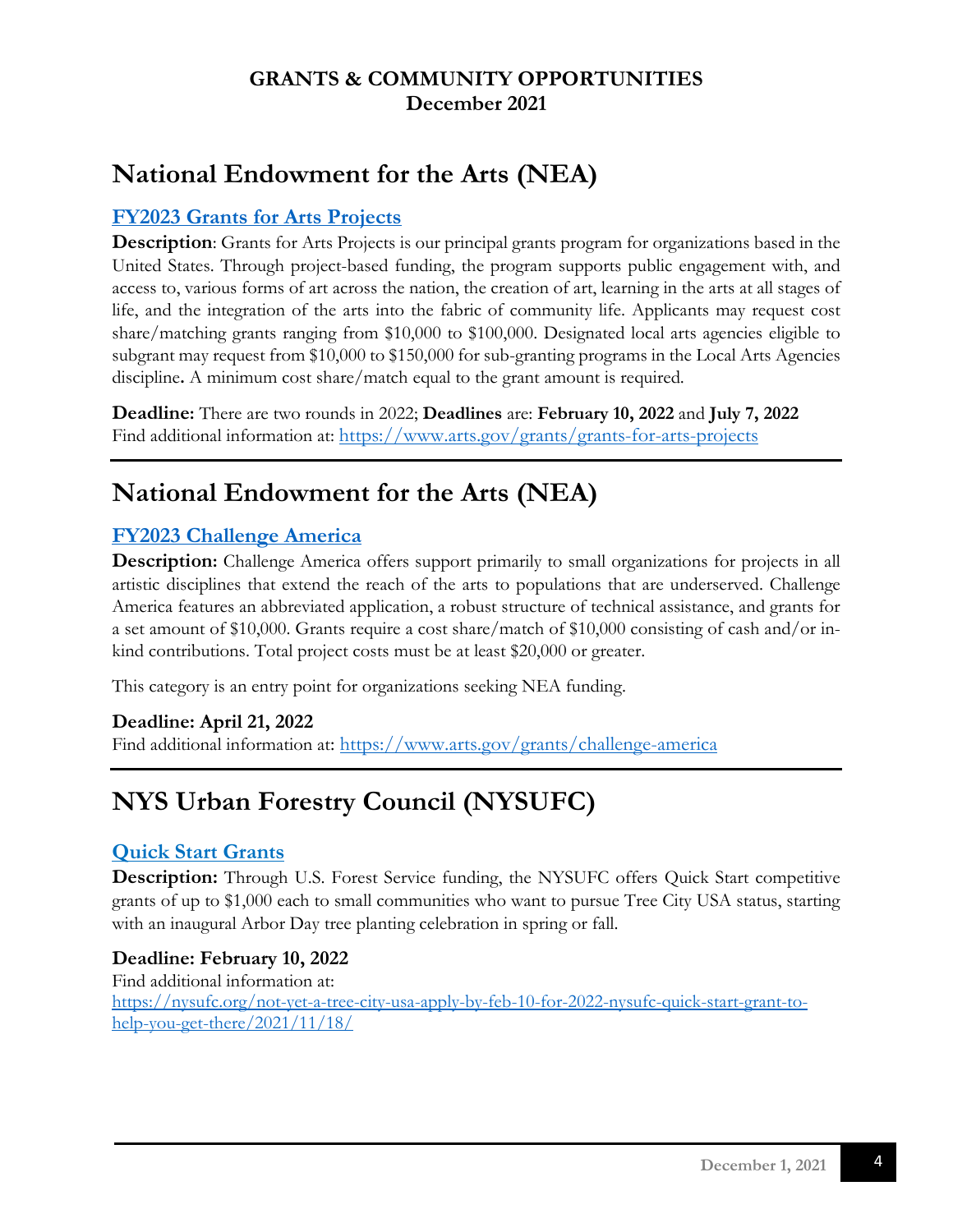### **Tree City USA Reward Grants**

**Description:** The intent of this grant is to encourage municipalities to sustain their community forestry program and maintain their status as a Tree City USA through a celebratory tree planting in which large specimen trees or a grove of trees are planted in a prominent location within the community. The grants are made possible by a combination of U.S. Forest Service grant funds and unrestricted NYSUFC funds; applicants are sought in spring and/or fall and must have been a Tree City USA for at least the past five years.

In the fall of 2021, the NYSUFC issued Tree City USA Reward grants to 12 communities, including the Villages of Canton and Massena.

#### **Deadline: To Be Announced**

## **Office of Community Renewal**

#### <span id="page-4-0"></span>**[NYS CDBG CARES](https://hcr.ny.gov/community-development-block-grant#cdbg-cares-fundin)**

**Description:** Please also be advised that the NOFA for NYS CDBG CARES funding has been extended.

Entitlement & non-entitlement communities statewide are eligible to apply for a variety of activities to support COVID response and recovery. Please review the materials available online here: <https://hcr.ny.gov/community-development-block-grant#cdbg-cares-funding> and contact OCR via [CDBGCARES@nyshcr.org](mailto:CDBGCARES@nyshcr.org) with questions.

**Deadline:** OCR will continue to accept applications under the current NOFA until a new one is released later this year.

## **NYS Department of Environmental Conservation**

### <span id="page-4-1"></span>**[2021 Round of the Municipal Zero-Emission Vehicle \(ZEV\) Program](https://www.dec.ny.gov/energy/109181.html#ZEV)**

**Description:** A total of \$2.8 million is available to help municipalities install public charging stations and purchase or lease electric vehicles for fleet use.

**ZEV Rebates**: Up to \$300,000 in rebates are available for municipalities that purchase (or lease for a minimum of 36 months) eligible vehicles from a dealership in New York. Plug-in hybrid, all-electric, or hydrogen fuel cell vehicles are eligible for rebates of up to \$7,500 per vehicle, depending on the electric range of the vehicle and provided they were placed into municipal service on or after March 1, 2020.

**ZEV Infrastructure Grants**: Up to \$2.5 million is available for municipalities to install hydrogen filling station components or electric vehicle chargers. A variable local match of zero to 20% of the total project cost is required based on the community's median household income. The maximum grant amount for any location is \$250,000 and \$500,000 to any one municipality.

**Deadline:** Applications accepted on a rolling basis through October 29, 2021, or until funding is exhausted.

Find additional information at: <https://www.dec.ny.gov/energy/109181.html#ZEV>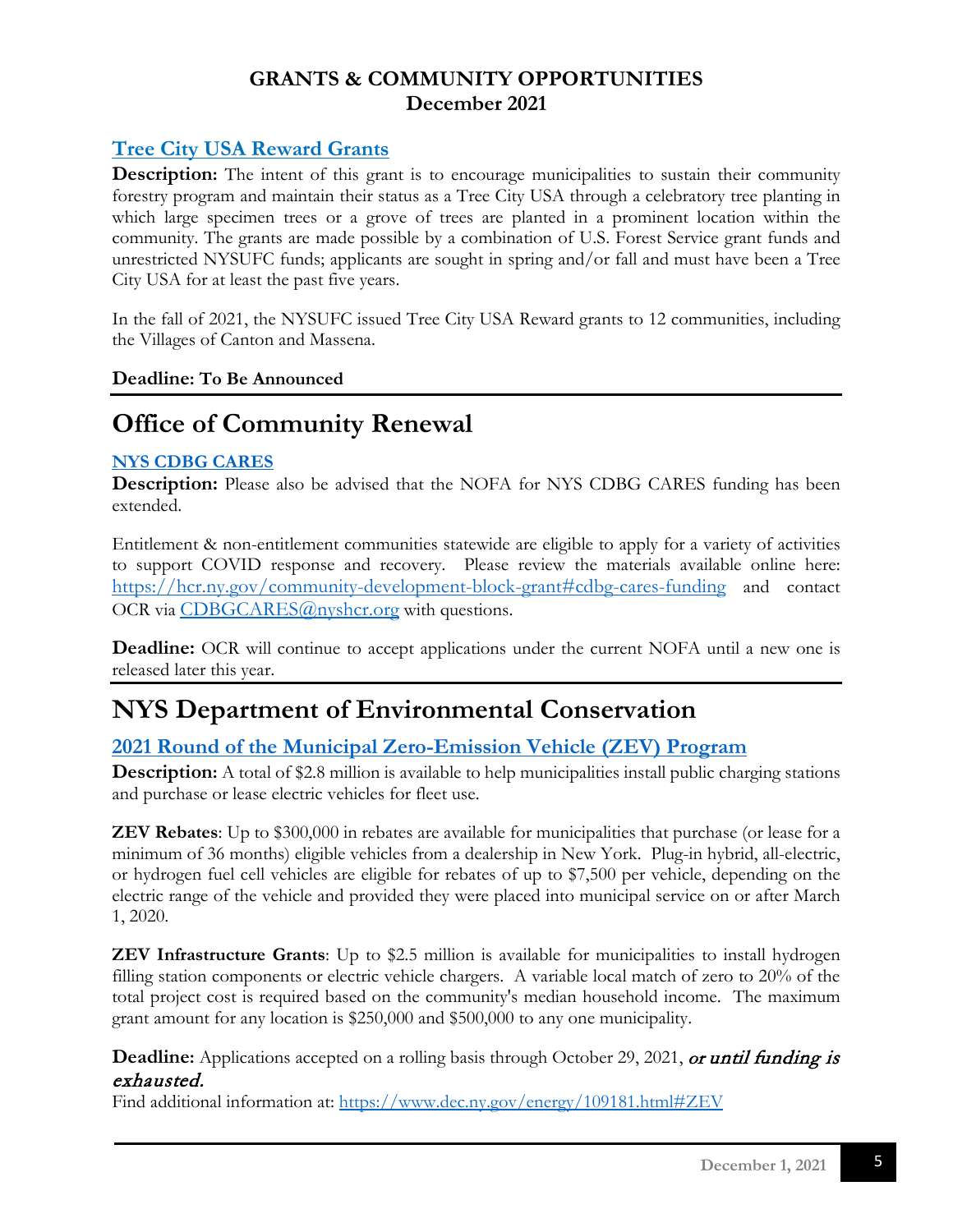## **National Oceanic and Atmospheric Administration**

### <span id="page-5-0"></span>**[NOAA Great Lake Fish Habitat Restoration Regional Partnership Grants](https://www.fisheries.noaa.gov/grant/noaa-great-lakes-fish-habitat-restoration-regional-partnership-grants)**

**Description**: Up to \$10 million in Great Lakes Restoration Initiative funding is available in FY2022 for new NOAA Great Lakes Fish Habitat Restoration Partnership Grants. Through this funding opportunity, NOAA aims to support habitat restoration projects that will lead to significant and sustainable benefits for Great Lakes native fish species.

#### **Funding Available**: \$300,000-\$30,000,000

#### **Deadline: January 12, 2022**

Find additional information at: [https://www.fisheries.noaa.gov/grant/noaa-great-lakes-fish-habitat-restoration-regional](https://www.fisheries.noaa.gov/grant/noaa-great-lakes-fish-habitat-restoration-regional-partnership-grants)[partnership-grants](https://www.fisheries.noaa.gov/grant/noaa-great-lakes-fish-habitat-restoration-regional-partnership-grants)

## <span id="page-5-1"></span>**Ongoing Opportunities:**

#### **MLB - LBPA**

#### <span id="page-5-2"></span>**[Youth Development Foundation Grants](http://www.mlbpa.org/programs)**

**Description**: Major League Baseball (MLB) and the Major League Baseball Players Association (MLBPA) joined together to form a charitable foundation with a shared goal of increasing participation in and expanding access to youth baseball and softball. The MLB-MLBPA Youth Development Foundation (YDF) has awarded millions of dollars in grants to community-based projects that encourage and empower youth through baseball and softball in underserved communities. In response to the rising costs to access youth sports and protect children's rights in sports, YDF funds capital projects, programming, and education initiatives in the United States and internationally to ensure that all youth have an opportunity to play and learn through baseball and softball. Organizations applying for funding must have a strong sense of mission, proven track record of increasing access to affordable youth baseball and/or softball, committed leadership and a dedicated staff, and understanding and knowledge of the community and population served. Interested applicants must submit an initial Letter of Inquiry (LOI) with proof of secured or projected funding to be considered for an application. Proposals are accepted year-round and grant decisions are made on a quarterly basis.

#### **Deadline: Rolling. Applications are accepted throughout the year, and grant decisions are made by its Board of Directors on a quarterly basis.**

Find additional information at:<http://www.mlbpa.org/programs>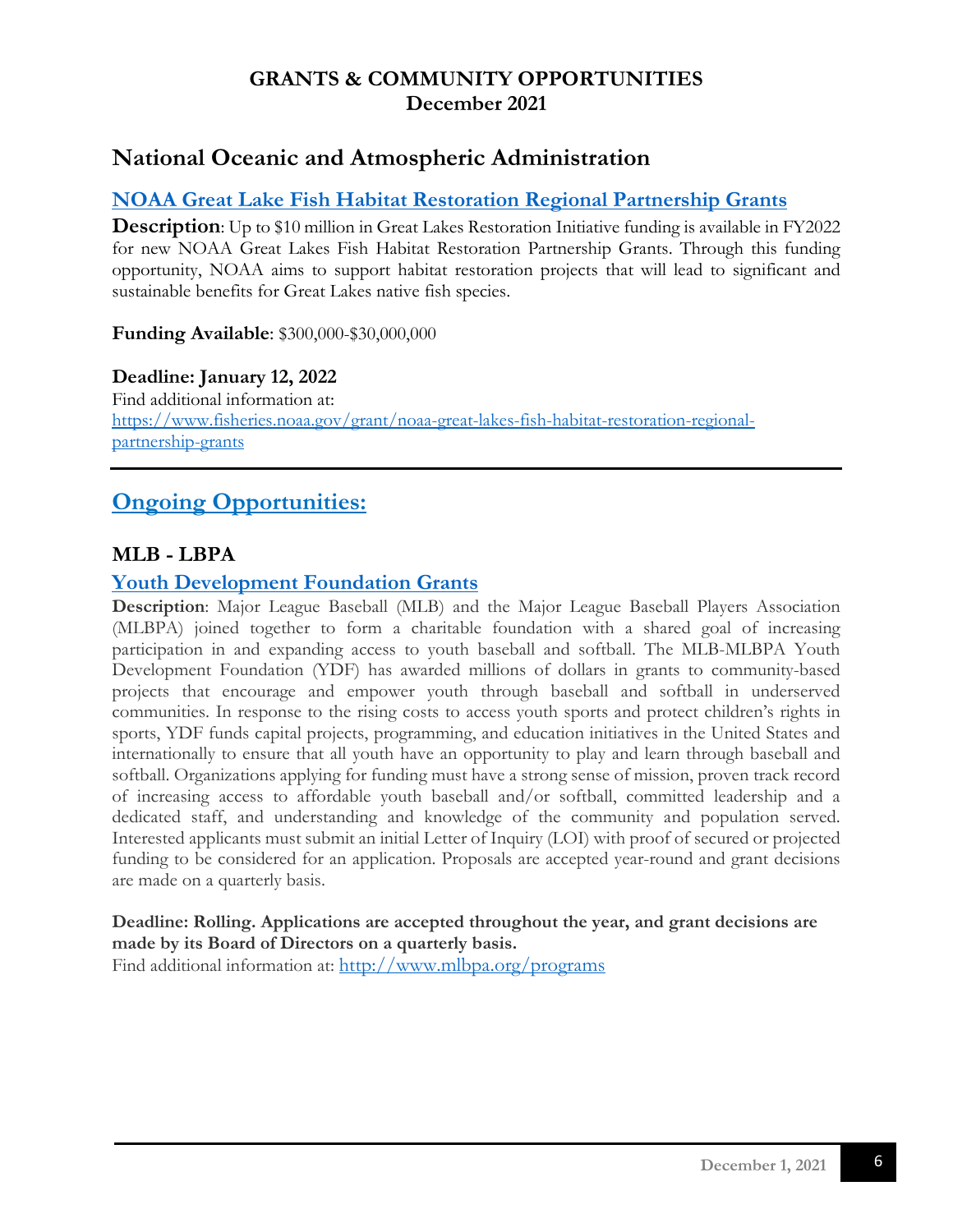### **USDA Rural Development**

#### <span id="page-6-0"></span>**[Community Facilities Programs](https://www.rd.usda.gov/programs-services/all-programs/community-facilities-programs)**

**Description**: Community Facilities Programs offer direct loans, loan guarantees and grants to develop or improve essential public services and facilities in communities across rural America. Public bodies, non-profit organizations and federally recognized American Indian Tribes can use the funds to construct, expand or improve facilities that provide health care, education, public safety, and public services. Projects include fire and rescue stations, village and town halls, health care clinics, hospitals, adult and childcare centers, assisted living facilities, rehabilitation centers, public buildings, schools, libraries, and many other community-based initiatives. Financing may also cover the costs for land acquisition, professional fees, and purchase of equipment.

**Funding Available**: Based on community served

#### **Deadline: Rolling**

Find additional information at: <https://www.rd.usda.gov/programs-services/community-facilities>

#### **Gary Sinise Foundation**

#### <span id="page-6-1"></span>**[First Responder Grant](https://www.garysinisefoundation.org/first-responders-outreach/)**

**Description**: Grant funds limited to equipment and training only for: Law Enforcement Departments, Fire Departments, and Paramedic or EMS departments, with priority for volunteer, low, and underfunded departments.

**Funding Available**: Not Indicated

**Deadline: Rolling** Find additional information at<https://www.communityheartandsoul.org/seed-grants/>

### **Orton Family Foundation**

#### <span id="page-6-2"></span>**[Community Heart & Soul Seed Grant](https://www.communityheartandsoul.org/seed-grants/)**

**Description**: The Community Heart & Soul Seed Grant Program is designed for small cities and towns (population 2,500-30,000) provides \$10,000 in funding for resident-driven groups in small cities and towns to start the Community Heart & Soul model. Grant funding requires a \$10,000 cash match from the participating municipality or a partnering organization. Community Heart & Soul is a four-phase, step-by-step process that brings residents together to chart a course forward that recognizes and honors the unique character of their town and the emotional connection of the people who live there.

#### **Funding Available:** \$10,000 - with an equal match

#### **Deadline: Rolling**

Find additional information at<https://www.communityheartandsoul.org/seed-grants/>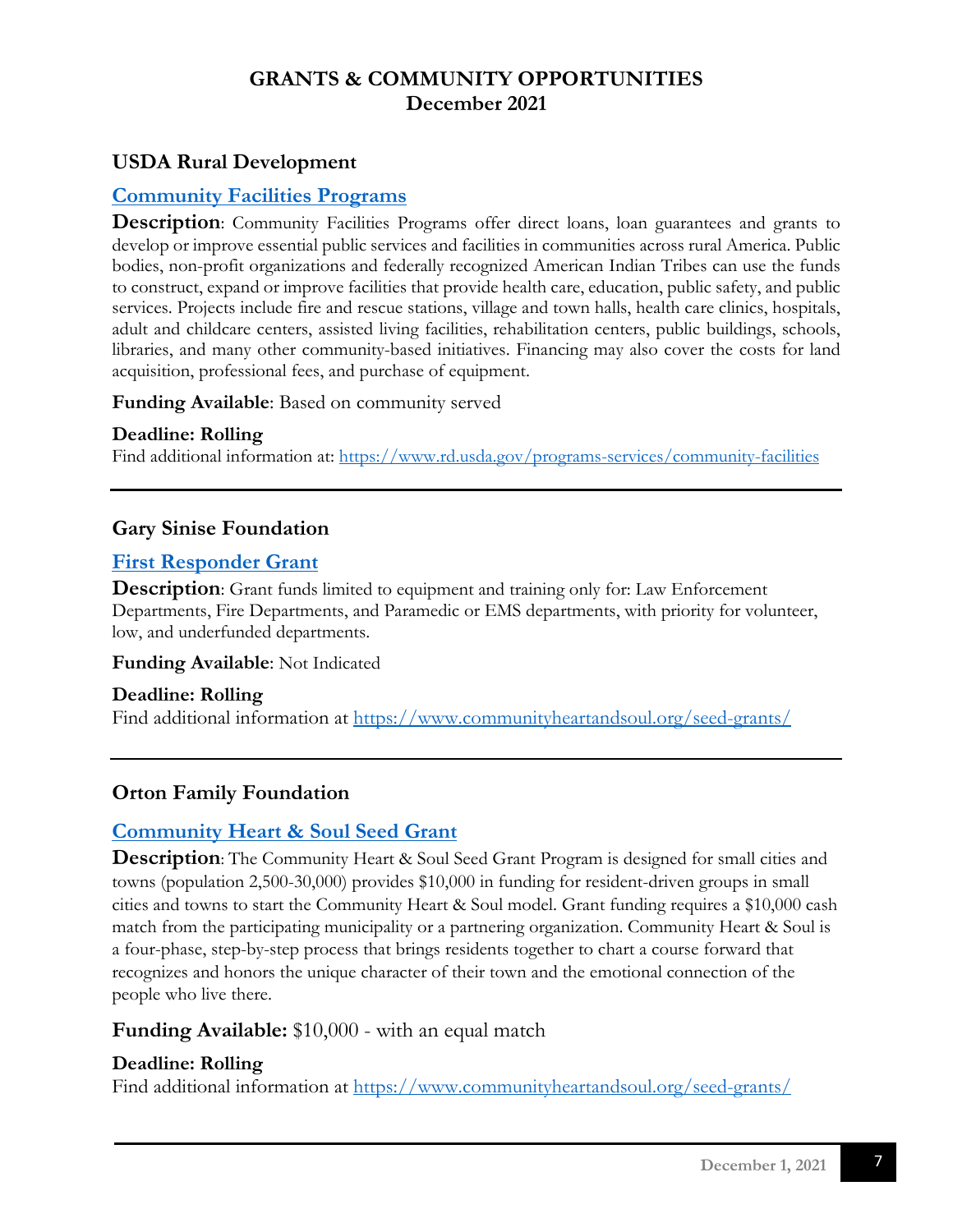## **NYSERDA**

#### <span id="page-7-0"></span>**[Clean Energy Communities Grants](https://www.nyserda.ny.gov/All-Programs/Programs/Clean-Energy-Communities)**

- **1. Clean Energy Communities Designation Grants:** *\$5,000* (no match)
	- A one-time grant of \$5,000 is available to any community that completes any 4 of 13 possible highimpact actions. (Please see list of high-impact actions below).
- **2. Point-Based Grants:** *\$10,000-\$100,000* (no match)
	- Earn points for each high-impact action completed (200-2,000 points per action)
	- Collect enough points to cross certain point thresholds to become eligible for larger grant amounts before they are all claimed.

| <b>Total Points</b> | <b>Total Awards in North Country</b> | <b>Grant Amount</b> |
|---------------------|--------------------------------------|---------------------|
| 3,000               |                                      | \$10,000            |
| 4,000               |                                      | \$20,000            |
| 5.000               |                                      | \$70.000            |

**3. Action Grants:** *\$5,000* per eligible action completed (no match)

• Implement NYStretch Energy Code (applicable if you enforce the Uniform Code for private buildings)

| <b>Municipality Size by Population</b> | <b>Action Grant Amount</b> | Number of Awards |
|----------------------------------------|----------------------------|------------------|
| J-39,999                               | \$5,000                    | 100              |

• Community Campaigns: Complete any of the following campaign types, but no more than one campaign per campaign type, to earn credit for this action. A single campaign may cover more than one technology.

| Campaign Type            | Required # of Participants | Grant   | Number of           |
|--------------------------|----------------------------|---------|---------------------|
|                          |                            | Amount  | Awards              |
| Community Solar          |                            | \$5,000 | 100 campaigns       |
| Electric Vehicles        |                            | \$5,000 | statewide for       |
| Clean Heating, Cooling & |                            | \$5,000 | municipalities with |
| <b>Energy Efficiency</b> |                            |         | population 0-39,999 |
| Demand Response          |                            | \$5,000 |                     |

#### **High-Impact Action Items**:

- **1. Unified Solar Permit**: 200 points
- **2. Energy Code Enforcement Training:** 200 points
- **3. Benchmarking:** 100-300 points (municipalities w/ population 0-39,999)
- **4. Property Assessed Clean Energy (PACE) Financing:** 200-500 points
- **5. Clean Energy Upgrades:** 500 points
- **6. Clean Heating and Cooling Demo**: 500 points
- **7. 100% Renewable Electricity:** 500 points
- **8. Community Campaigns:** 200-800 points
- **9. Climate Smart Communities Certification:** 600-800 points
- **10. LED Street Lights:** 200-900 points
- **11. Clean Fleets:** 200-1,000 points
- **12. NYStretch Energy Code**: 1,200 points
- **13. Community Choice Aggregation (CCA):** 1,500-2,000 points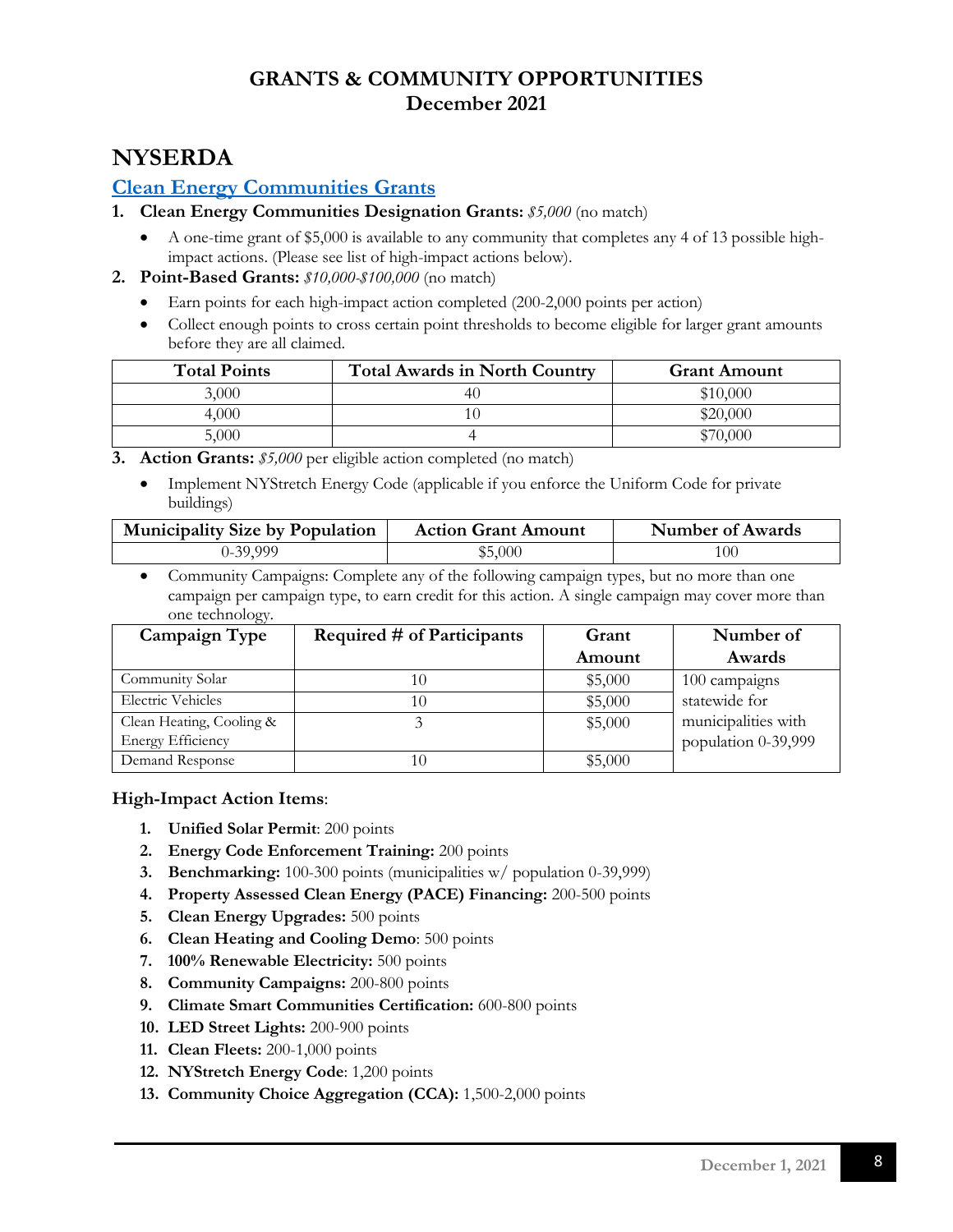\*\*\*More information on the program is available at: <https://portal.nyserda.ny.gov/servlet/servlet.FileDownload?file=00Pt000000auGIFEA2>

**Funding Available:** (For municipalities with population under 40,000)

**Deadline:** NYSERDA will accept applications on a **rolling** basis until December 31, 2025, or until funds are exhausted.

## **[Lewis County Chamber of Commerce](https://adirondackstughill.com/)**

### <span id="page-8-0"></span>**Community Mural Initiative**

**Description:** Murals are a great way to beautify blank spaces and showcase a community's identity and history. Interested towns and villages can reach out to the Lewis County Chamber of Commerce for more information.

**Contact:** Kristen Aucter at (315) 376-2213 or e-mail: [kristen@lewiscountychamber.org](mailto:kristen@lewiscountychamber.org) **Mural at Harrisville Free Library**



## **New York State Energy Research and Development Authority (NYSERDA)**

## <span id="page-8-1"></span>**[Charge Ready NY](https://www.nyserda.ny.gov/All-Programs/Programs/ChargeNY/Charge-Electric/Charging-Station-Programs/Charge-Ready-NY)**

**Description:** Charge Ready NY offers public and private organizations that install Level 2 EV charging stations at public parking facilities, workplaces, and multi-family apartment buildings rebates of \$4,000 per charging port they install.Charging stations are an eligible high impact action item to earn Clean Energy Communities designation and funding.

#### **Eligible Locations:**

- Public parking lots: Includes municipal lots, parking at retail locations, parks, schools, hotels/motels, etc. that have a minimum of 10 parking spots and are open to the general public at least 12 hours per day, 5 days per week.
- Workplaces: Schools, hospitals, office buildings, and businesses with a minimum of 15 employees regularly working at the site.
- Multi-unit dwellings*:* Apartment buildings with at least eight parking spaces that serve five or more housing units.

**Funding Available:** \$4,000 rebate per charging station

#### **Deadline: Rolling**

Find additional information at:

[https://www.nyserda.ny.gov/All-Programs/ChargeNY/Charge-Electric/Charging-Station-Programs/Charge-Ready-](https://www.nyserda.ny.gov/All-Programs/ChargeNY/Charge-Electric/Charging-Station-Programs/Charge-Ready-NY)[NY](https://www.nyserda.ny.gov/All-Programs/ChargeNY/Charge-Electric/Charging-Station-Programs/Charge-Ready-NY)